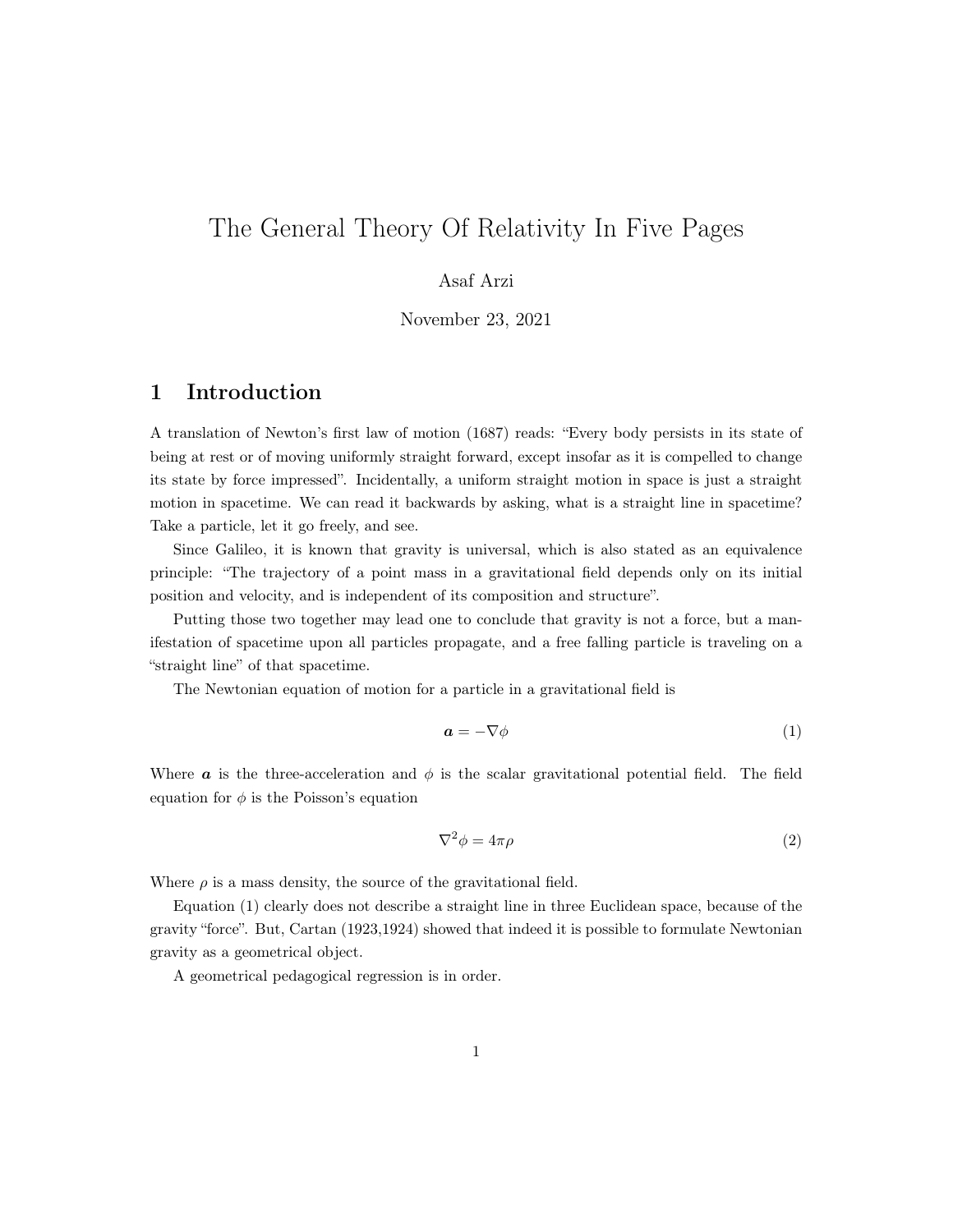There is a freedom to choose a basis for each vector tangent space at each point of the spacetime manifold. More abstractly, like in gauge field theories in particle physics, this space can be a representation space of some Lie algebra like  $u(n)$ . Borrowing the terminology, this choice of basis is called a *gauge*. A coordinate basis  $\left\{\frac{\partial}{\partial x^{\mu}}\right\}$  is one that is induced from the coordinates on a chart of spacetime (pointing in their direction). Thus we will use synonymously the terms "coordinates" and "gauge". A *connection* on a manifold is an assignment to identify parallel vectors in different tangent spaces, which allows a covariant differentiation of vector fields. In a coordinate basis the *covariant derivative* of a vector field  $V = V^{\mu} \frac{\partial}{\partial x^{\mu}}$  in the direction  $\frac{\partial}{\partial x^{\nu}}$  is

$$
(\nabla_{\nu}V)^{\mu} = \frac{\partial V^{\mu}}{\partial x^{\nu}} + \Gamma^{\mu}_{\nu\rho}V^{\rho}
$$
\n(3)

How the basis of each tangent space ("frame") changes from point to point is the connection coefficients. In coordinate basis

$$
\Gamma^{\rho}_{\mu\nu} := dx^{\rho} \left( \nabla_{\mu} \frac{\partial}{\partial x^{\nu}} \right)
$$
\n(4)

 $\Gamma_{\mu\nu}^{\rho}$  is the  $\rho$ -th vector component of the covariant derivative in the  $\mu$  direction of the base vector  $\frac{\partial}{\partial x^{\nu}}.$ 

The covariant derivative quantifies the rate of change of a tensor field in comparison to what the tensor would be if it were "parallel transported". In a curved space, the result of parallel transporting a vector from one point to another will depend on the path taken between the points. For a torsion free connection, parallel transporting a vector field  $V$  in an infinitesimal loop formed by vectors  $X, Y$ , results in a new vector, depending only on the curvature at the point, manifested in the linear transformation of the vector by the Riemann curvature tensor R

$$
R(X,Y)V = (\nabla_X \nabla_Y - \nabla_Y \nabla_X - \nabla_{[X,Y]})V
$$
\n(5)

In shorter terms, the Riemann curvature tensor is the covariant exterior derivative of the connection  $R = d\Gamma + \Gamma \wedge \Gamma$ , which in coordinates reads

$$
R^{\rho}_{\sigma\mu\nu} = \partial_{\mu}\Gamma^{\rho}_{\nu\sigma} - \partial_{\nu}\Gamma^{\rho}_{\mu\sigma} + \Gamma^{\rho}_{\mu\lambda}\Gamma^{\lambda}_{\nu\sigma} - \Gamma^{\rho}_{\nu\lambda}\Gamma^{\lambda}_{\mu\sigma}
$$
(6)

Going back to Cartan, in this view the Newtonian spacetime has an absolute time function t, which defines a constant t Euclidean space slices, and a connection  $\nabla$  on spacetime. Galilean coordinates are defined such that  $x^0 = t$ , the spatial metric is  $\delta_{ij}$ , and the only non vanishing connection coefficients are  $\Gamma^i_{00} = \partial^i \phi$ . So space is flat  $(R^l_{ijk} = 0)$  but spacetime is curved, and the gravitational potential can be encoded in a connection with one degree of freedom  $\phi$ . Without gravity ( $\phi = const$ ) the Galilean coordinates are *inertial coordinates*, where all  $\Gamma^{\rho}_{\mu\nu} = 0$ and spacetime is flat  $R^{\rho}_{\sigma\mu\nu} = 0$ . In the following sections we will see this approach reproduces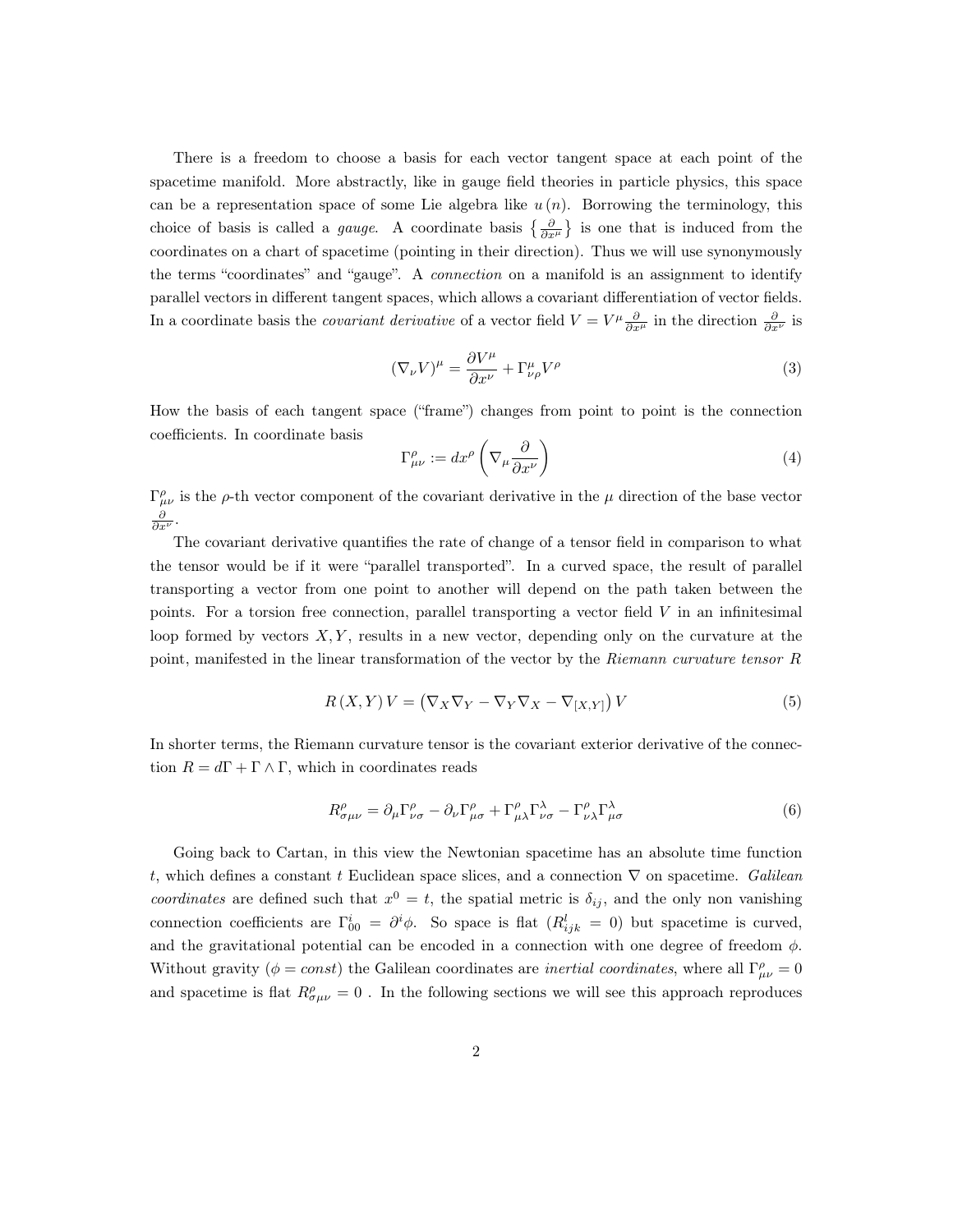equations (1) and (2).

However, Maxwell's equations for the electromagnetic field (1865) suggest all observers measure the same speed of light, which led Einstein in the theory of special relativity (1905) to conclude that spacetime has a different structure. It is endowed with a Lorentzian metric, which defines a light cone causal structure in the tangent space. Newtonian gravity does not respect causality since (2) has no time derivatives, which suggest an instantaneous response ("action at a distance"), faster then the speed of light. Einstein's general relativity (1915) is Einstein's theory of relativistic gravity, where the gravitational potential field is a dynamical Lorentzian metric  $q$ , of a curved spacetime. We see that a theory of gravity as the geometry of spacetime is induced from the kind of matter that propagate on it.

# 2 Equations of Motion and Actions

### 2.1 Point Particle Motion

#### 2.1.1 Equation of motion

Combining Newton's first law and the equivalence principle, the equation of motion for a free falling particle needs to express that if at each moment there is no force acting, then at each moment the particle is moving in a straight line in spacetime.

Let there be a curve  $\gamma$ , parameterized by  $\lambda$ . Let us denote by  $v_{\gamma}$  the tangent vector to this curve at some point  $\gamma(\lambda)$ , which is the velocity vector. The directional covariant derivative along the curve at this point is the covariant derivative in the direction of  $v_{\gamma}$ ,  $\frac{D}{d\lambda} := \nabla_{v_{\gamma}}$ .

A tensor field T is said to be *parallel transported* along the curve  $\gamma$  if at each point of the curve its directional covariant derivative vanishes  $\frac{D}{d\lambda}T = 0$ . This is just the mathematical covariant formulation of the requirement for the tensor to "be kept constant" along the curve.

In flat space, a straight line is a curve along which its tangent vector is being parallel transported. Define the covariant spacetime acceleration vector by  $a_{\gamma} := \frac{D}{d\lambda}v_{\gamma}$ , then one generalization of a straight line to a curved manifold, called an auto-parallel curve, is the solution of the equation

$$
a_{\gamma} = 0 \tag{7}
$$

Equation (7) is the geometrical formulation of Newton's first law, for arbitrary coordinates ("fictitious forces arising in non-inertial frame") and curved spacetime (gravity).

In a chart with coordinates  $x^{\mu}$ , the components of this differential vector equation takes the form

$$
\frac{d^2x^{\mu}}{d\lambda^2} + \Gamma^{\mu}_{\rho\sigma} \frac{dx^{\rho}}{d\lambda} \frac{dx^{\sigma}}{d\lambda} = 0
$$
\n(8)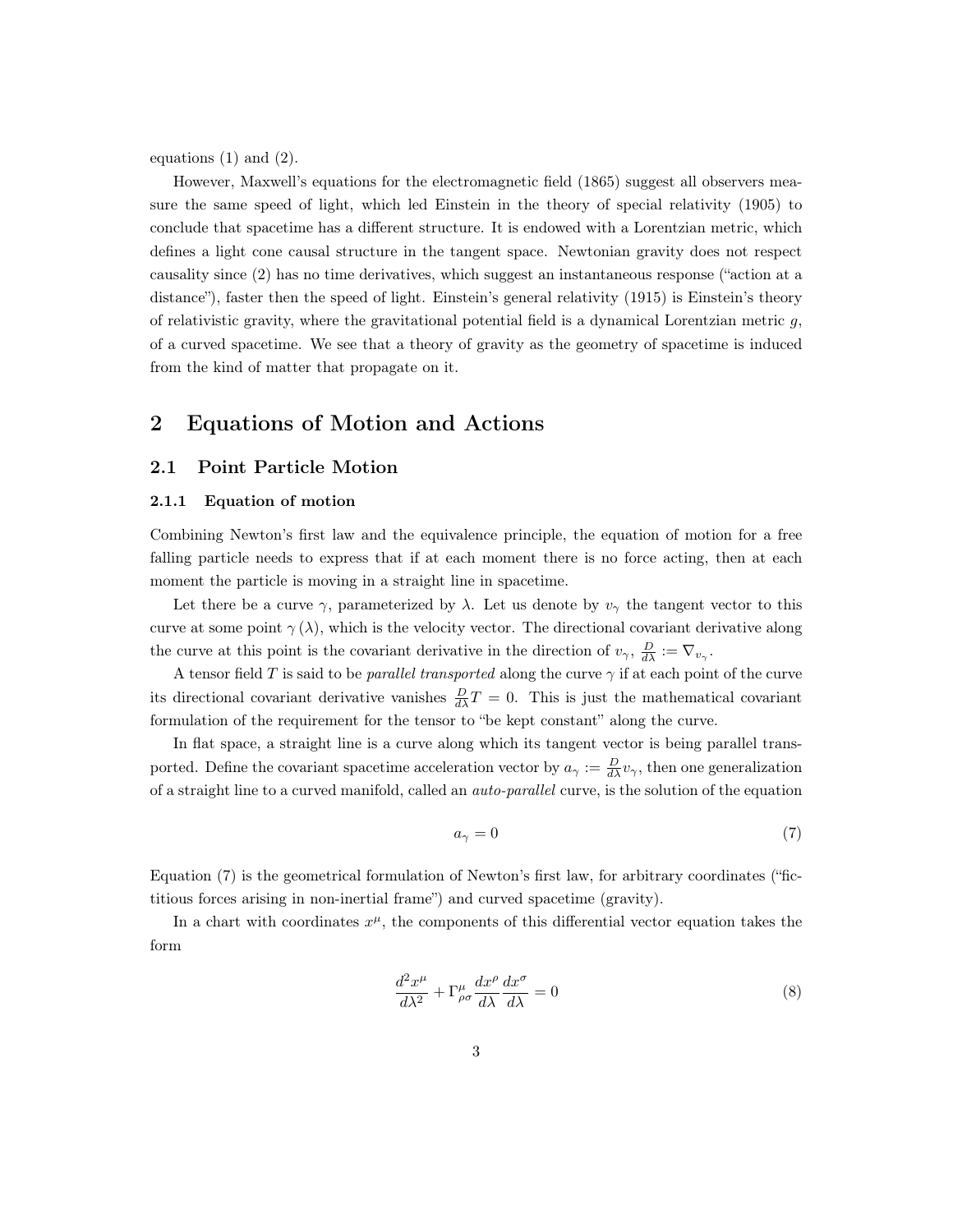Indeed, choosing the coordinate time  $t$  to be the curve parameter and Galilean coordinates, the spatial components of equation (8) is exactly Newton's second law with only a gravitational force  $(1)$ .

### 2.1.2 Action

A relativistic spacetime has a Lorentzian metric g. The metric tensor field defines an inner product in each tangent space, so it is a symmetric  $(0, 2)$  tensor, where in coordinate basis  $g = g_{\mu\nu} dx^{\mu} \otimes dx^{\nu}$ . The norm (squared) of a vector field with infinitesimal components  $dx^{\mu}$  is the invariant infinitesimal line element (squared)

$$
ds^2 = g_{\mu\nu} dx^{\mu} dx^{\nu} \tag{9}
$$

Since the metric measure lengths, we may look at another generalization of a straight line, namely a curve between two points with extremal length, called a geodesic. Geodesics are the stationary functions of the length functional

$$
L = \int_{a}^{b} d\lambda \sqrt{g(v_{\gamma}, v_{\gamma})}
$$
\n(10)

For a massive particle, in the language of Lagrangian mechanics, the *relativistic free point-particle* action is

$$
S_{pp} = -m \int d\tau \tag{11}
$$

Where the line integral is along the particle worldline. This coupling of the particle to gravity is called *minimal*, it is solely though the infinitesimal proper time length at each point  $\gamma(\lambda)$ ,  $d\tau = \sqrt{-g_{\mu\nu}\frac{dx^{\mu}}{d\lambda}\frac{dx^{\nu}}{d\lambda}}d\lambda$ . The Euler-Lagrange equation of this action is called the *geodesic equation*.

Einstein's equivalence principle demands that in a local region there is no "gravity" that cannot be gauged away. Geometrically speaking, that at every point spacetime has a *local Lorentz frame* (at a point  $g_{\mu\nu} = \eta_{\mu\nu} = diag(1, -1, -1, -1)$  the Minkowski metric, first derivative vanish, second derivative does not). In a Lorentz frame an extremal path has the form  $\frac{d^2 x^{\mu}}{d\tau^2} = 0$ , which is identical to an Auto-parallel in a region with no curvature (gravity) in inertial coordinates (all  $\Gamma_{\mu\nu}^{\rho} = 0$ . Thus geodesics and Auto-parallels coincide, and equation (8) is the geodesic equation (with an affine parameter) where the connection coefficients are completely determined by the metric by

$$
\Gamma^{\rho}_{\mu\nu} = \frac{1}{2} g^{\rho\sigma} \left( \partial_{\mu} g_{\sigma\nu} + \partial_{\nu} g_{\mu\sigma} - \partial_{\sigma} g_{\mu\nu} \right)
$$
(12)

It is equivalent to a demand that  $\nabla$  is a Levi-Civita connection, i.e., a metric compatibility condition that the metric is covariantly constant  $\nabla g = 0$ , and a torsion free condition  $\Gamma_{\mu\nu}^{\rho} = 0$ .